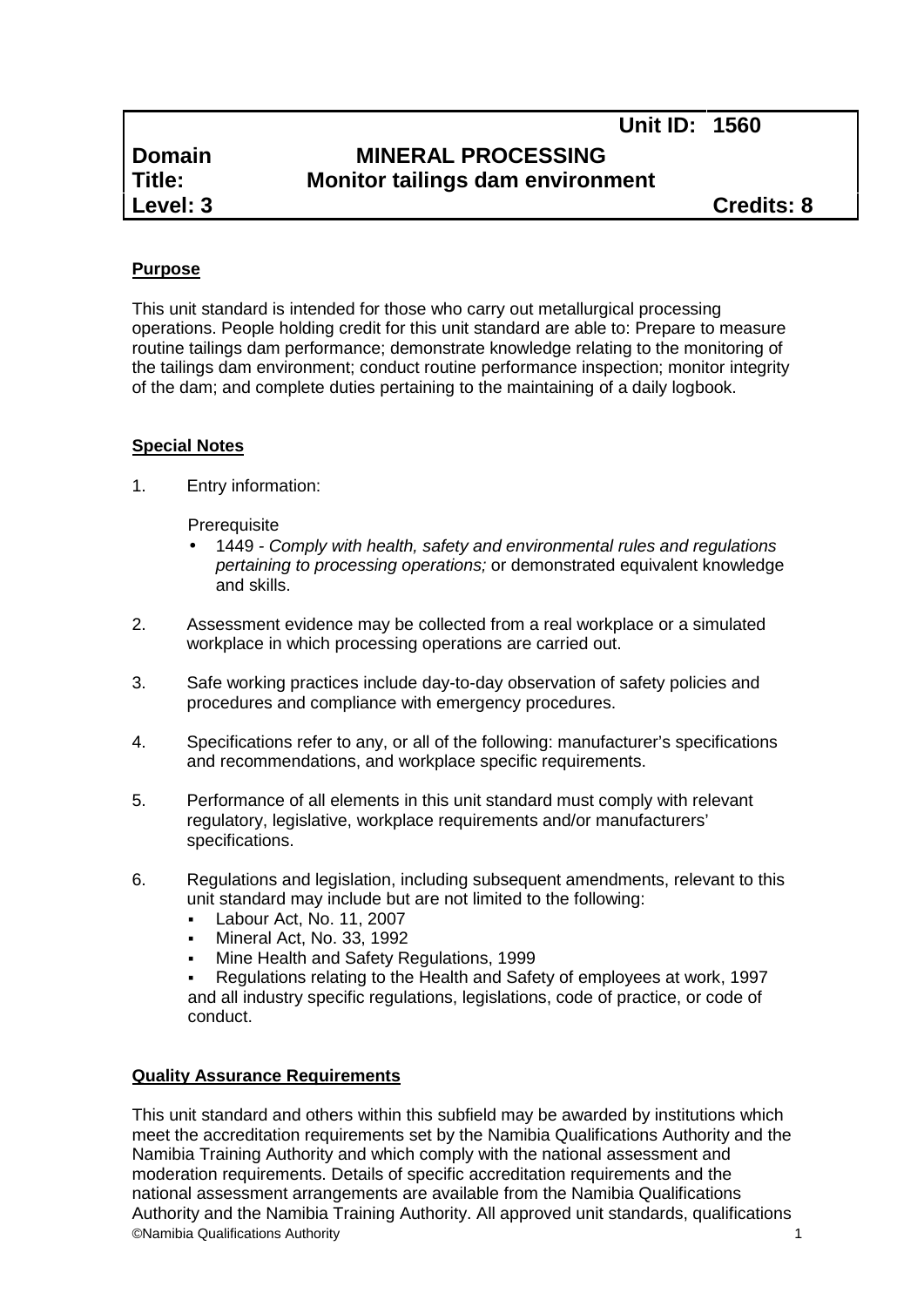and national assessment arrangements are available on the Namibia Training Authority website www.nta.com.na.

# **Elements and Performance Criteria**

### **Element 1: Prepare to measure routine tailings dam performance**

#### **Performance Criteria**

- 1.1 Work instructions, including plans, specifications, quality requirements and operational details are obtained, explained, clarified and applied to the allocated task.
- 1.2 Safety and security requirements, including personal protective clothing and equipment are obtained from the site safety plan, workplace policies and procedures, explained, and applied to the allocated task.
- 1.3 Measuring equipment and accessories selected to carry out tasks are checked for consistency with the requirements of the job, their usability and any faults rectified or reported prior to commencement of work.
- 1.4 Environmental protection requirements are identified from the project environmental management plan and applied to the allocated task.
- 1.5 Work area is inspected and prepared according to workplace procedures.

#### **Element 2: Demonstrate knowledge relating to the monitoring of the tailings dam environment**

#### **Range**

Principal components may include but are not limited to logbook; Marcy scale; rain gauge; measuring cylinder; and safety devices.

#### **Performance Criteria**

- 2.1 The actions and conditions pertaining to a safe, healthy environment in monitoring the tailings dam environemnt are described.
- 2.2 The importance of the monitoring process is described in terms of achieving specified production requirements.
- 2.3 Hazards and associated risks are identified through relevant risk assessment procedures.
- 2.4 The principal components and the specifications of the measuring and recording process are identified and their functions described in terms of operational requirements.
- 2.5 The communication requirements pertaining to the monitoring process are described.
- 2.6 Corrective actions, in case of sub-standard conditions and problems be encountered, are described.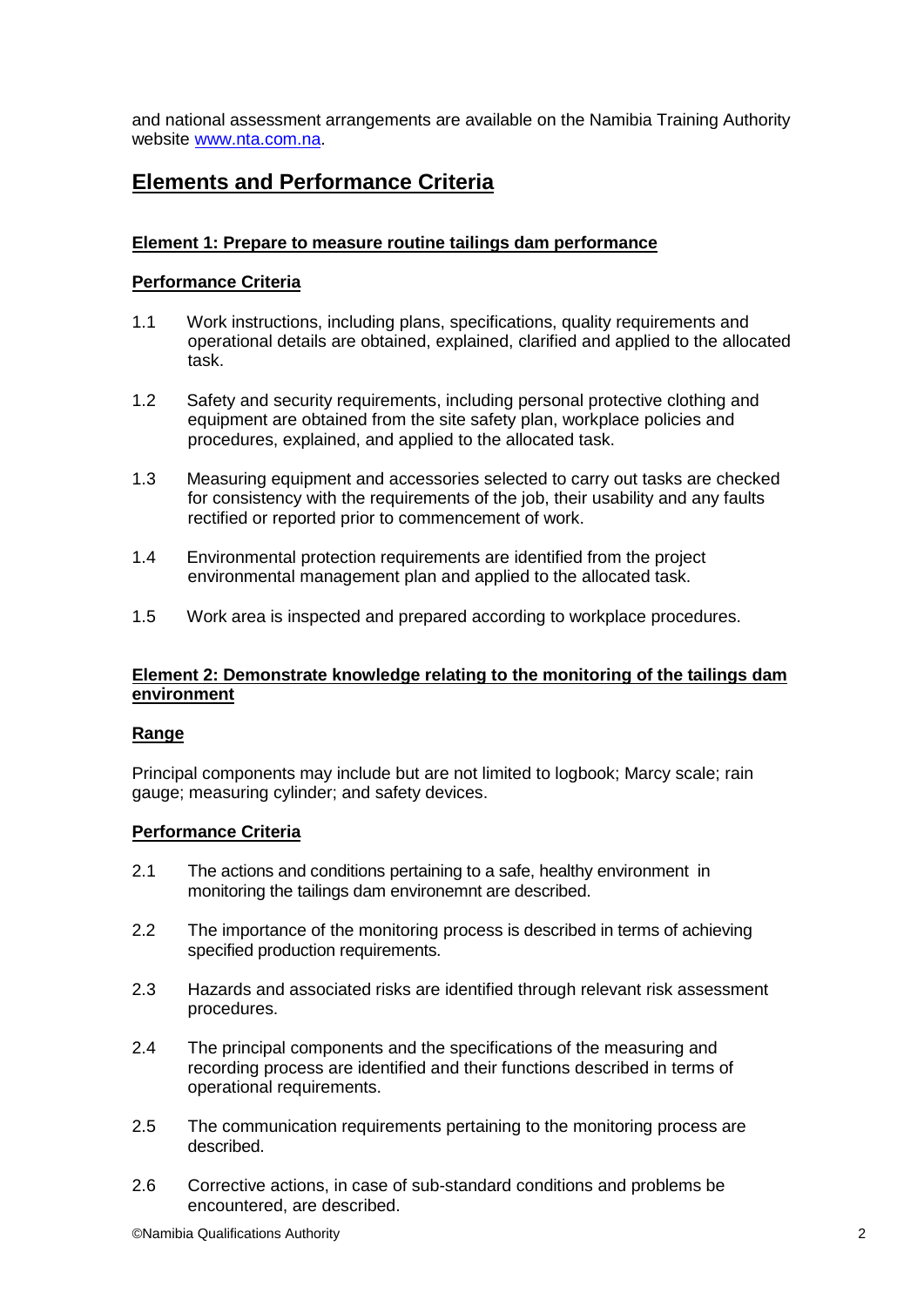#### **Element 3: Conduct routine performance inspection**

Flora and fauna may include but is not limited to bird life; mammals; and native trees and vegetation.

Environmental issues may include but are not limited to drainage; dust; emissions; flora and fauna; hazardous chemicals; noise; recycling; run-off; spills; waste management and disposal; and water quality.

#### **Performance Criteria**

- 3.1 Workplace hazards and associated risks are identified, minimised or eliminated according to workplace procedures and legislative requirements.
- 3.2 Presence and status of flora and fauna are recorded according to workplace procedures.
- 3.3 Condition of mine site parameters are checked and maintained.
- 3.4 Measuring equipment is used according to manufacturer's specifications and workplace procedures.
- 3.5 Environmental issues are identified, addressed, and reported according to workplace procedures.

#### **Element 4: Monitor integrity of the dam**

Water quality may include but is not limited to contaminants; colour change; settlings; and other changes to usual characteristics.

#### **Performance Criteria**

- 4.1 Workplace hazards and associated risks are identified, minimised or eliminated according to workplace procedures and legislative requirements.
- 4.2 Dam wall characteristics and any sign of seepage is checked and monitored according to workplace procedures.
- 4.3 Access to decant tower is maintained according to workplace procedures.
- 4.4 Quantity of water in the dam is controlled to avoid weakening of dam structure.
- 4.5 Water table depth and water quality is visually monitored to determine source of water and integrity of the dam according to workplace procedures.
- 4.6 The dam is visually checked for depositing of unauthorised materials according to workplace procedures.
- 4.7 If necessary, corrective and/or reporting actions are taken according to workplace procedures.

#### **Element 5: Complete duties pertaining to the maintaining of a daily logbook**